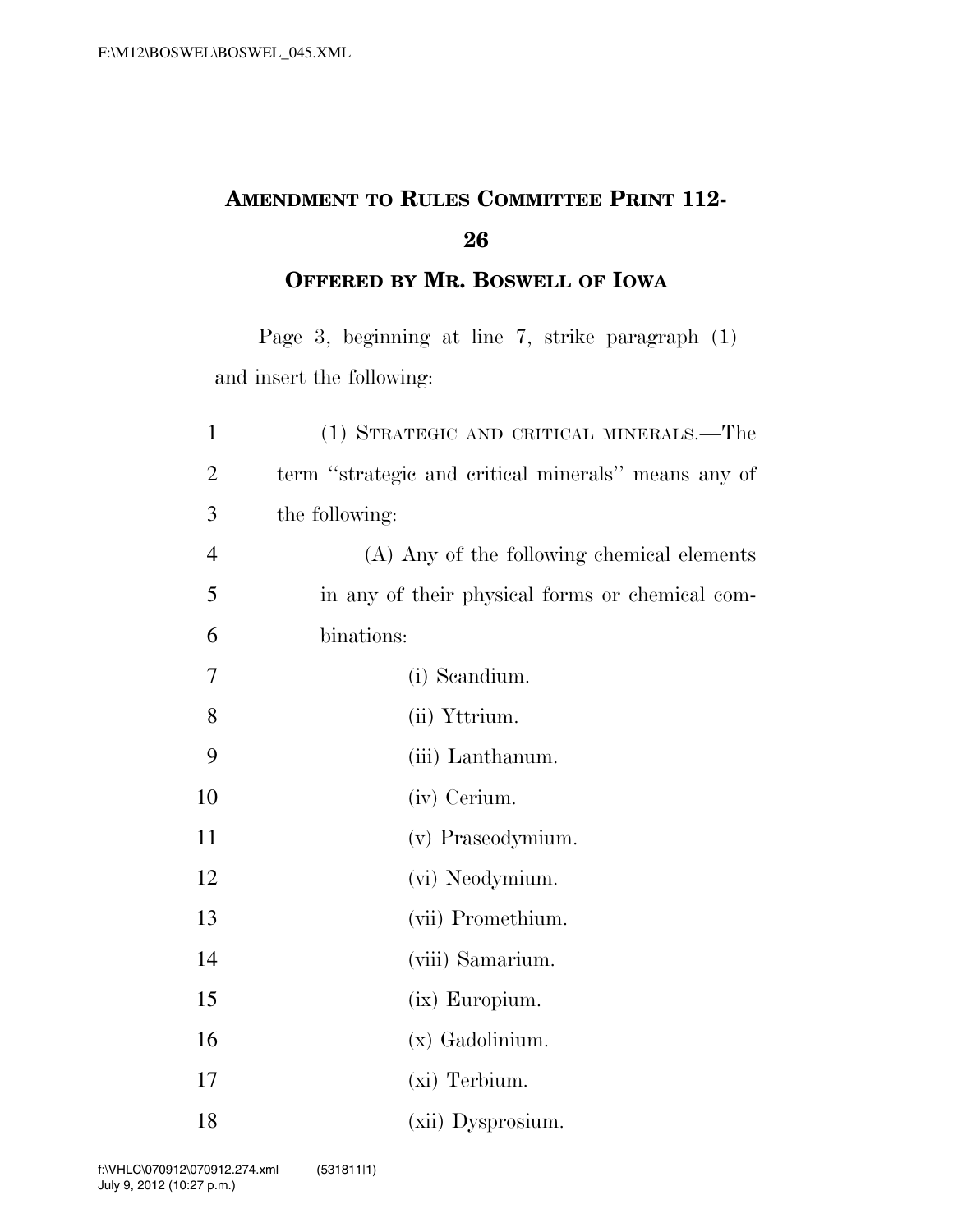| $\mathbf{1}$   | (xiii) Holmium.                                |
|----------------|------------------------------------------------|
| $\overline{2}$ | (xiv) Erbium.                                  |
| 3              | $(xv)$ Thulium.                                |
| $\overline{4}$ | (xvi) Ytterbium.                               |
| 5              | (xvii) Lutetium.                               |
| 6              | (B) Any mineral identified in a Depart-        |
| $\overline{7}$ | ment of Defense Annual Industrial Capabilities |
| 8              | Report to Congress in the preceding 4 years as |
| 9              | being vulnerable to supply shortages/disrup-   |
| 10             | tions.                                         |
| 11             | (C) Any similarly vulnerable/critical min-     |
| 12             | eral identified by the Department of Energy    |
| 13             | within the preceding 4 years.                  |
| 14             | (D) Any mineral for which the United           |
| 15             | States Geological Survey has confirmed a pro-  |
| 16             | jected shortage and that the Secretary of the  |
| 17             | Interior determines is necessary—              |
| 18             | (i) for the Nation's energy infrastruc-        |
| 19             | ture, including pipelines, refining capacity,  |
| 20             | power generation<br>electrical<br>and trans-   |
| 21             | mission, and renewable energy production;      |
| 22             | to support domestic manufac-<br>(ii)           |
| 23             | turing, agriculture, housing, telecommuni-     |
| 24             | cations, healthcare, or transportation infra-  |
| 25             | structure; or                                  |